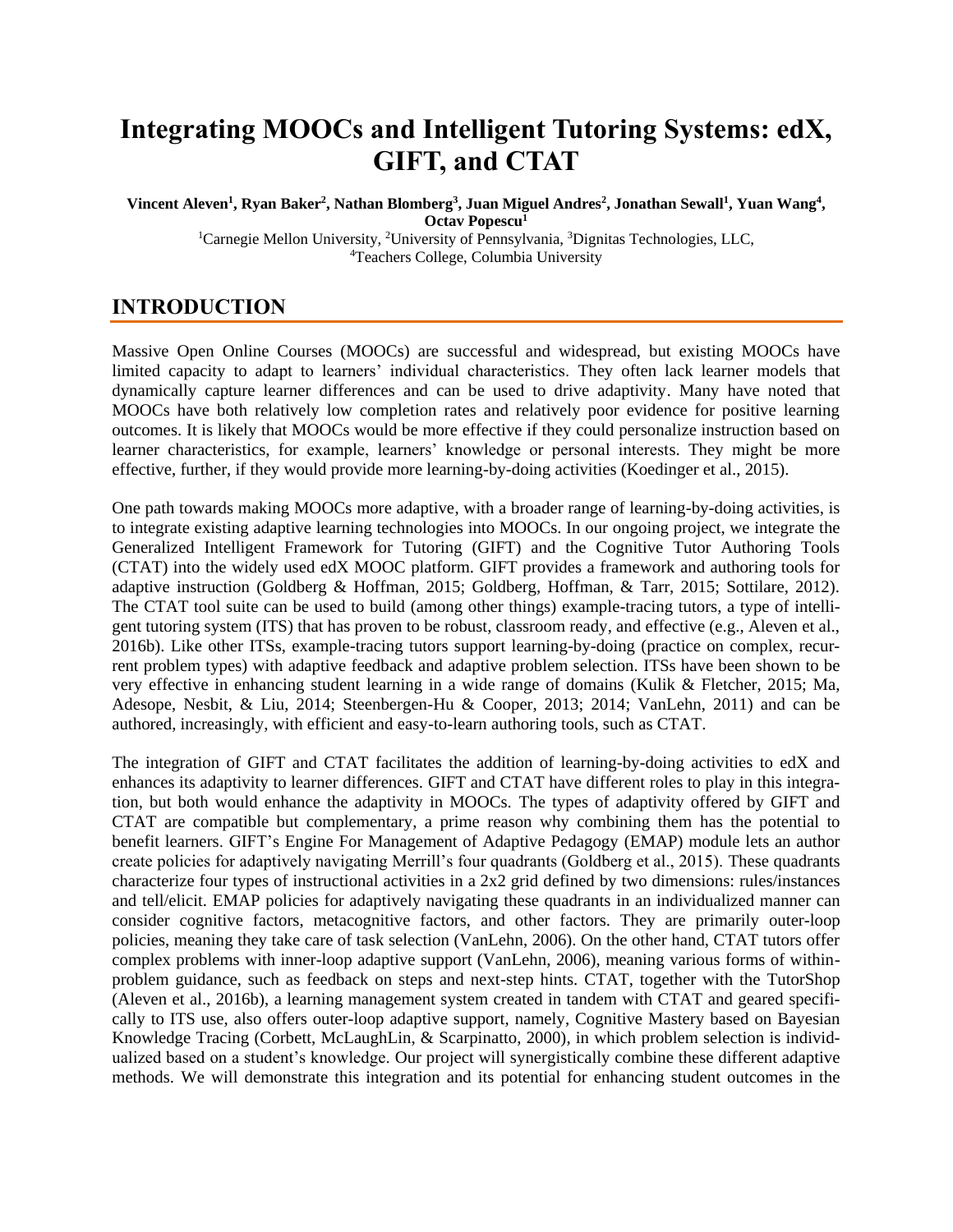context of the edX MOOC "Big Data in Education: Core Methods in Educational Data Mining" (BDEMOOC).

The principal software development challenges are, first, to integrate GIFT into edX and second, to integrate CTAT/TutorShop into GIFT. To meet these challenges, we take advantage of existing e-learning interoperability standards, namely, the Learning Tools Interoperability (LTI) and the Experience API (xAPI) standards (*IMS Global Learning Tools Interoperability™ Implementation Guide,* 2012; *xAPI Architecture Overview*, 2015). The project builds on our recent work, which has integrated intelligent tutors authored in CTAT into edX MOOCs (Aleven et al., 2015b; 2016a) using the LTI standard. We are currently working to create a first version of the adaptive BDEMOOC by integrating GIFT and CTAT/TutorShop separately into edX, with the course materials integrated into these platforms. This paper reports our work in progress. Specifically, we report on making GIFT an LTI Provider and on extending the content in the BDEMOOC, using the CTAT and GIFT authoring tools. This work addresses the first of the two challenges just mentioned; the second remains for future work.

# **Integrating GIFT into edX and other LTI Tool Consumers**

To integrate GIFT into edX, as mentioned, we rely on the Learning Tools Interoperability (LTI) specification (*IMS Global Learning Tools Interoperability™ Implementation Guide, 2012*). The LTI specification distinguishes application programming interfaces for learning management systems (LMSs) and for learning activity objects or "tools." Here, the LMS is called the LTI Tool Consumer, while systems that provide the learning activities (via URLs) are LTI Tool Providers. In addition to edX, several other popular MOOC and e-learning platforms implement the LTI Tool Consumer interface, including Coursera, Canvas, Moodle and Blackboard.

A first step in our current project, therefore, is to make GIFT's web delivery system an LTI Tool Provider. This first step achieves an initial configuration in which GIFT and CTAT are integrated separately into edX as LTI Tool Providers; this integration already enables enhanced adaptivity in edX, although, as discussed further below, it does not yet achieve the goal of integrating CTAT within GIFT. In a later phase of the project, we will also implement the LTI Tool Consumer protocol in GIFT, for integration with CTAT/TutorShop.

# *Integration details*

We modified the GIFT framework to be an LTI Tool Provider using the LTI 1.1 specification. This GIFT extension makes it possible to embed a GIFT *course* into any LMS or e-learning platform that implements the LTI Consumer interface. [Figure 1](#page-2-0) shows the components in GIFT that were modified to allow a GIFT course to be run from a Tool Consumer, through an LTI launch request. Step numbers (N) in the following description refer to the circled numbers labeling data flows in the diagram.

To invoke an LTI Tool, from a page referring to LTI content, the Tool Consumer (i.e., the LMS, in this case, edX) (1) triggers an initial LTI launch request configured by the instructor in the Tool Consumer authoring software. The request data includes the reference to the GIFT course that is to be launched.

A new GIFT component (the LTI Tutor Servlet) was created to handle all incoming LTI launch requests. Each request is validated per the LTI specification and (2) the LTI user requesting access is initialized in the GIFT UMS database. Once the LTI user is initialized, the GIFT LTI Tutor Servlet (3) responds back to the Tool Consumer with an appropriate redirect URL. The redirect URL (4) directs the Tool Consumer to the (5) GIFT LTI Landing Page for the user. Once this page is displayed, GIFT (6) receives a request to load the GIFT course for the LTI user. The GIFT Dashboard Web Servlet is used to handle the load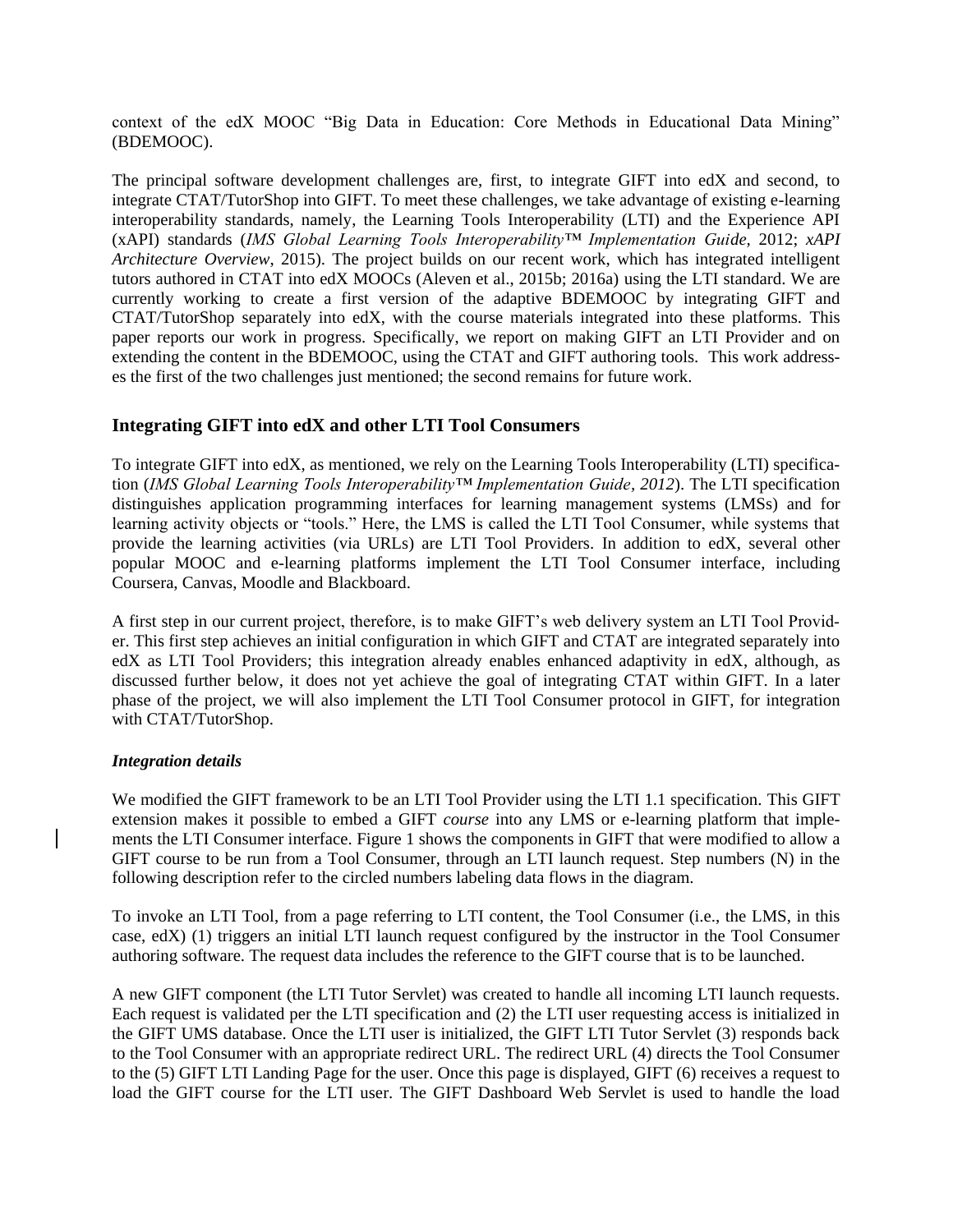course operation. During this request to load the GIFT course, the LTI launch request details (7) are validated again for security purposes. The GIFT File Services API (8) is then used to load the GIFT course for the LTI user. A progress bar shows the user the progress of the course loading process.

After the course is loaded, the LTI user (9) requests to launch the GIFT course. The launch GIFT course request (10) is received by the GIFT Tutor User Interface (TUI) Web Servlet. The LTI launch request details are validated (11) another time for security purposes. Once the LTI launch request details are validated, GIFT (12) presents the LTI user with the started GIFT course in the web client. The LTI user then (13) is able to take the GIFT course until (14) it ends. Once the GIFT course ends, the LTI user is presented (15) with a final LTI Course Ended Page.



GIFT LTI (v1.1) Tool Provider Launch Request Sequence

<span id="page-2-0"></span>**Figure 1. GIFT LTI Tool Provider launch request sequence**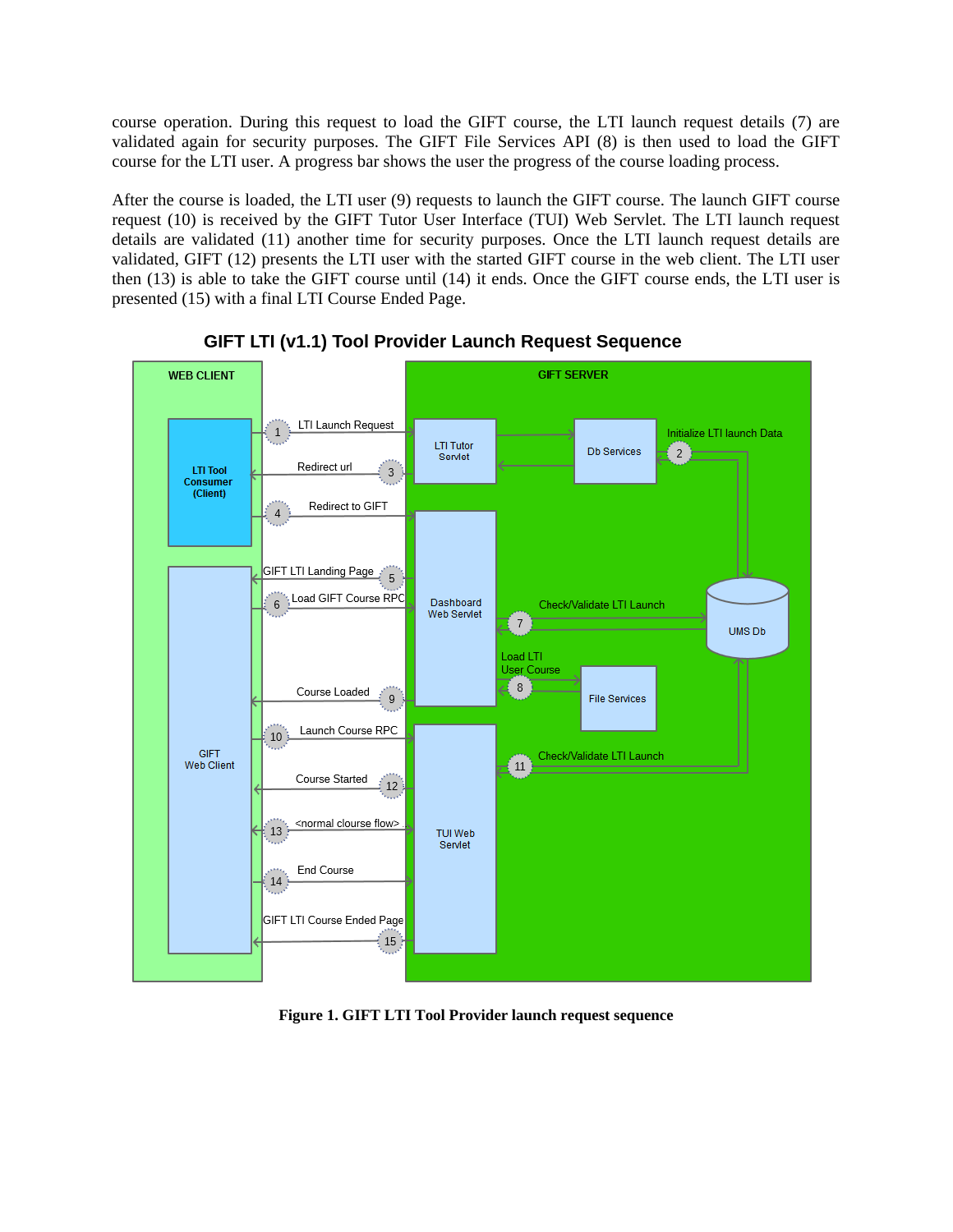### *Challenges and next steps*

We encountered a number of challenges during this effort. One challenge was anonymous users, since LTI users are not authenticated to GIFT as normal GIFT users are authenticated. To solve this challenge, the LTI Tutor Servlet now validates the LTI user and stores the LTI user information in a new database table.

A second challenge was a security issue in the way that GIFT courses were launched. Originally GIFT courses were referenced by a URL containing a human-readable path to the GIFT course file name. When this URL became the address for an LTI launch request, we found that it was exposed to students launching GIFT via LTI. Hence a malicious user could relatively easily access a different course by guessing and entering its file path instead. As a remedy, we replaced the file path in the URL with a universally unique identifier (UUID), which by itself provides no indication of the target GIFT file name or course.

Future integration efforts will provide the capability for GIFT to report a score to the LTI Tool Consumer, via a URL supplied as a parameter when the GIFT activity is invoked. In addition, a GIFT instructor will have the option to collect GIFT data on the users that have taken the GIFT course via LTI.

# *Adapting GIFT courses to run under edX*

The unit of integration for GIFT into an LTI Consumer is an entire GIFT course. This makes it possible to embed any amount of GIFT content in a panel on a single page of an edX MOOC, even just a single exercise. The considerations behind this decision were at least partly technical: each entry to GIFT from edX requires authentication, and in GIFT a student authenticates himself or herself at the whole-course level, not for individual course modules. The result is that an existing GIFT course might need to be largely atomized into individual modules to be appropriate in the context of a MOOC. In our case, we may have whole GIFT courses consisting of just a single Adaptive Courseflow (i.e., EMAP) instance.

# *Future Work: GIFT as LTI Tool Consumer*

In the final version of the MOOC we will create, we will use GIFT to select and deliver which activities and content the students receive, depending on their interest and knowledge, switching between CTATauthored activities and GIFT-authored activities in the MOOC, and providing remedial conceptual instruction where appropriate. In this way, we combine the adaptive capabilities of GIFT (primarily, but not exclusively, for the outer-loop – the loop over tasks) and CTAT (primarily, but not exclusively, for the inner loop – the loop over steps within a task) in a more tightly integrated fashion than in the initial integration described above.

To integrate CTAT into GIFT, we will again we follow the LTI standards, but this time GIFT will become an LTI Tool Consumer. (As mentioned, CTAT/Tutorshop is already an LTI Provider.) That is, we leverage the LTI standards to enable any GIFT course to include *any* LTI-compliant learning tools, making available to GIFT not only CTAT tutors but also a host of learning activities beyond CTAT. This feature greatly expands the range of third-party-developed learning experiences available to GIFT courses, cuts costs, and eases development by re-using existing products. A sketch of the proposed final integration is in [Figure 2.](#page-4-0) At the simplest level of interaction, CTAT (as it can already, under LTI v1.1) will return scores to GIFT as the student progresses through each exercise; GIFT could use these scores to decide whether or not to present remedial content. More detailed communication between CTAT and GIFT could be mediated by xAPI statements stored in and retrieved from a Learning Record Store (LRS).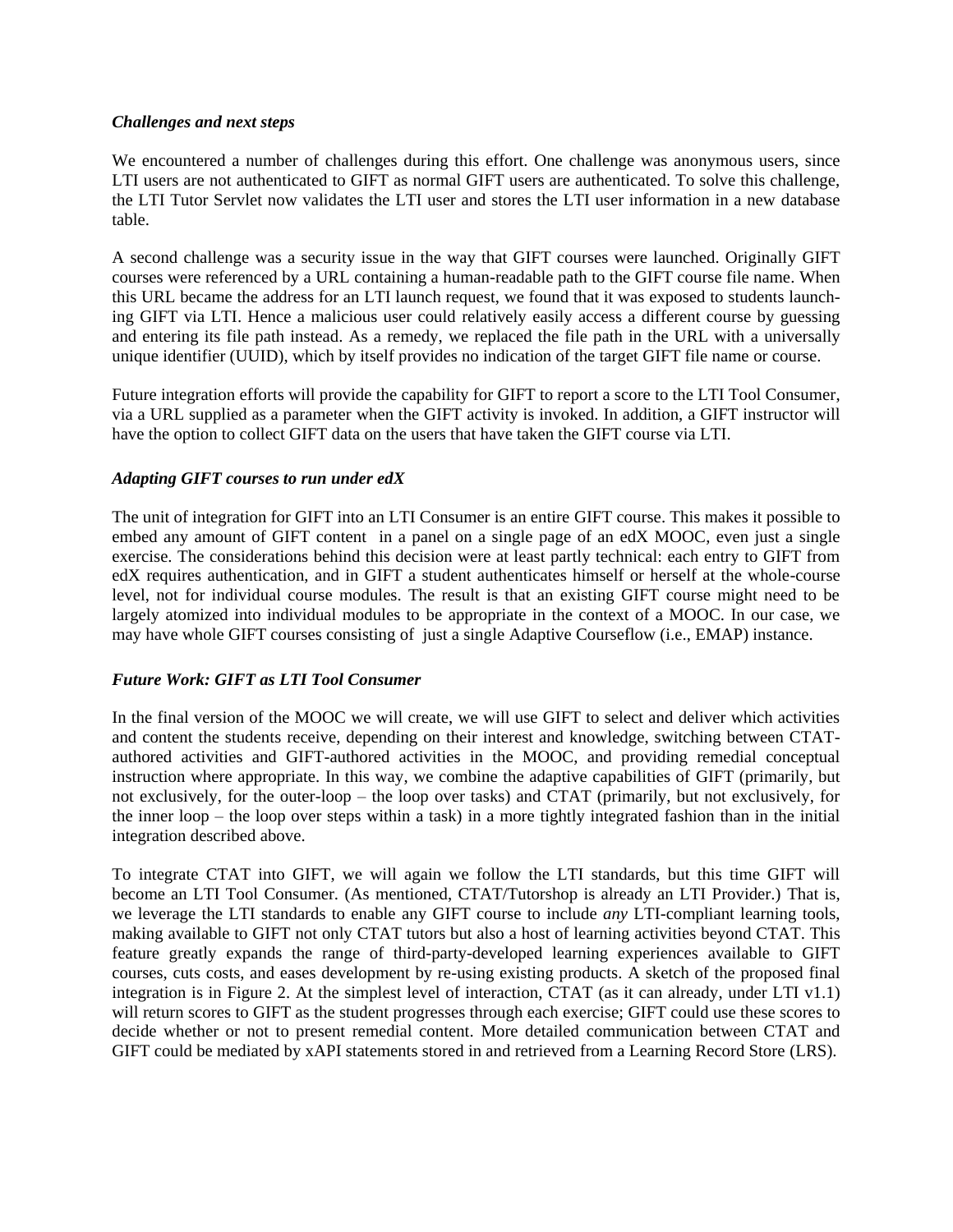

<span id="page-4-0"></span>**Figure 2: Final integration of GIFT and CTAT-TutorShop in edX, to be achieved in future work.**

For example, take a student in the BDEMOOC (the edX course that will become our first adaptive MOOC) who has reported considerable interest in clustering, factor analysis, and bottom-up methods in general—all key topics in this course. This student's efforts will be directed towards these topics. In (say) week 2, rather than continuing further study of prediction models, as would be the default path through the course, the student will begin the study of clustering. Imagine that this student then successfully masters some of the key facts and concepts around clustering but afterwards skips straight to the practical "using the method" assignment in RapidMiner without viewing the videos on procedures for clustering. The student then struggles with the first CTAT assignment on clustering, specifically with respect to selecting how many clusters to use. With data from CTAT, GIFT recognizes that the student needs remedial support and that he or she has covered the facts and concepts. GIFT then uses this information to recommend that the student watch the video on procedures for selecting the number of clusters.

# **Adapting MOOC content for use with GIFT**

The Big Data in Education course (BDEMOOC) has been offered in MOOC contexts across two iterations in the past. Its first iteration was on Coursera, and its second iteration was on edX. This section describes the ideas and the efforts involved in taking the existing curriculum and course materials and modifying them in order to utilize GIFT's and CTAT's adaptive capabilities.

The CTAT tutors embedded in the BDEMOOC ask students to come up with results in RapidMiner from the course's datasets and then query the students' understanding of these numbers. The hints in the tutors' questions, sometimes extending more than 10 levels deep, coach students to help generate their results; the tutors also provide feedback messages to explain and correct common misconceptions. An example of a CTAT tutor running in the BDEMOOC is shown in [Figure 3](#page-5-0) below.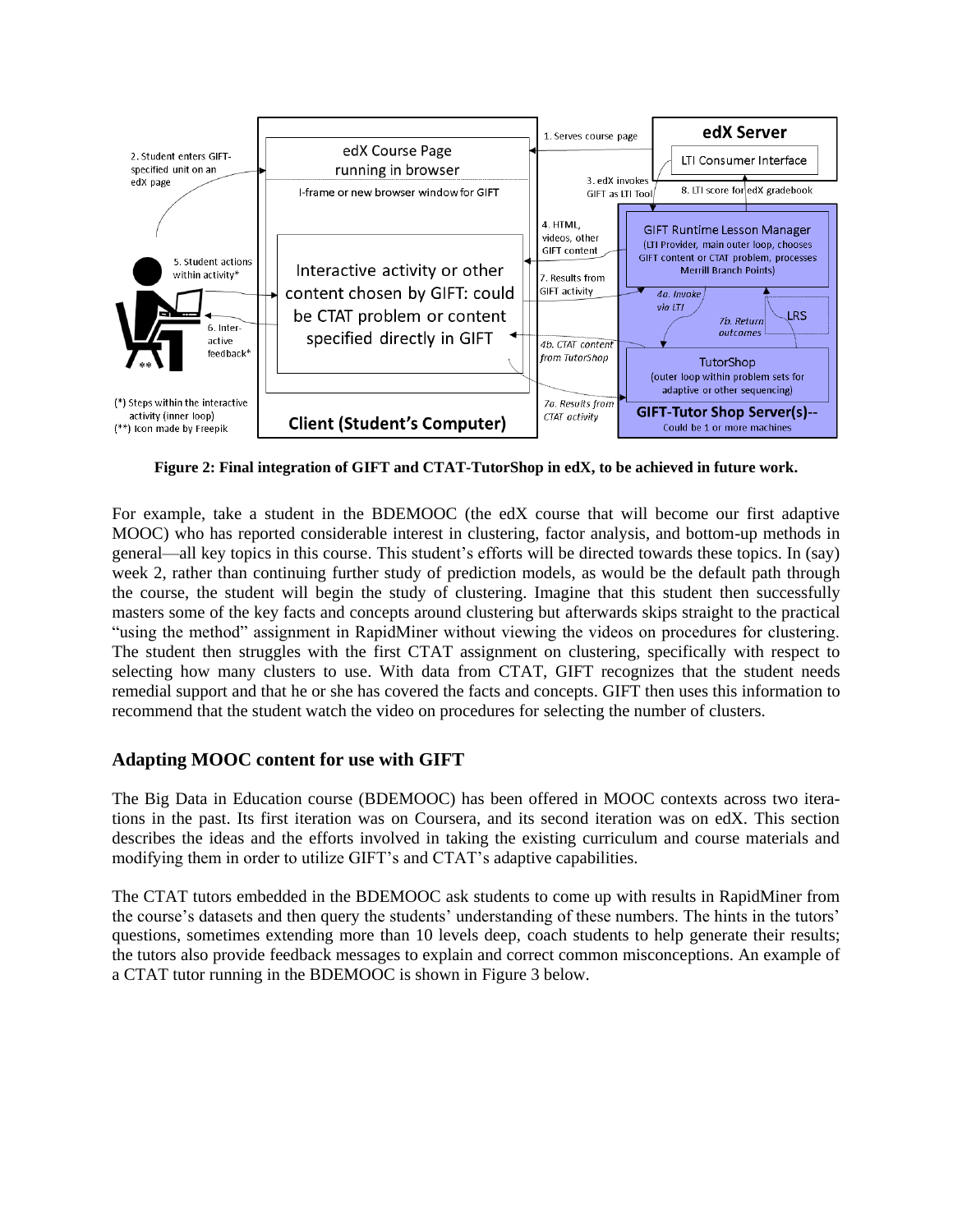

#### <span id="page-5-0"></span>**Figure 3: CTAT tutor running in the BDEMOOC. The student has asked for a hint on Question 2 and then requested additional help via the Next button on the Hint window. Because later questions could give the student clues to this answer, they are hidden until the student has answered this question correctly.**

#### *Identifying concepts*

A major component of GIFT's learner model focuses on the student's competencies and how these are broken down into individual concepts. As such, the first step towards permitting GIFT to adaptively choose content within our course was to identify the individual concepts within the weekly modules. The previous iterations of BDEMOOC were comprised of 8 weekly modules, each having 4-8 video lectures. We identified approximately 200 concepts across all lectures. To give an idea of the granularity of these concepts, those from just the first half of week 1 are shown in Figure 4.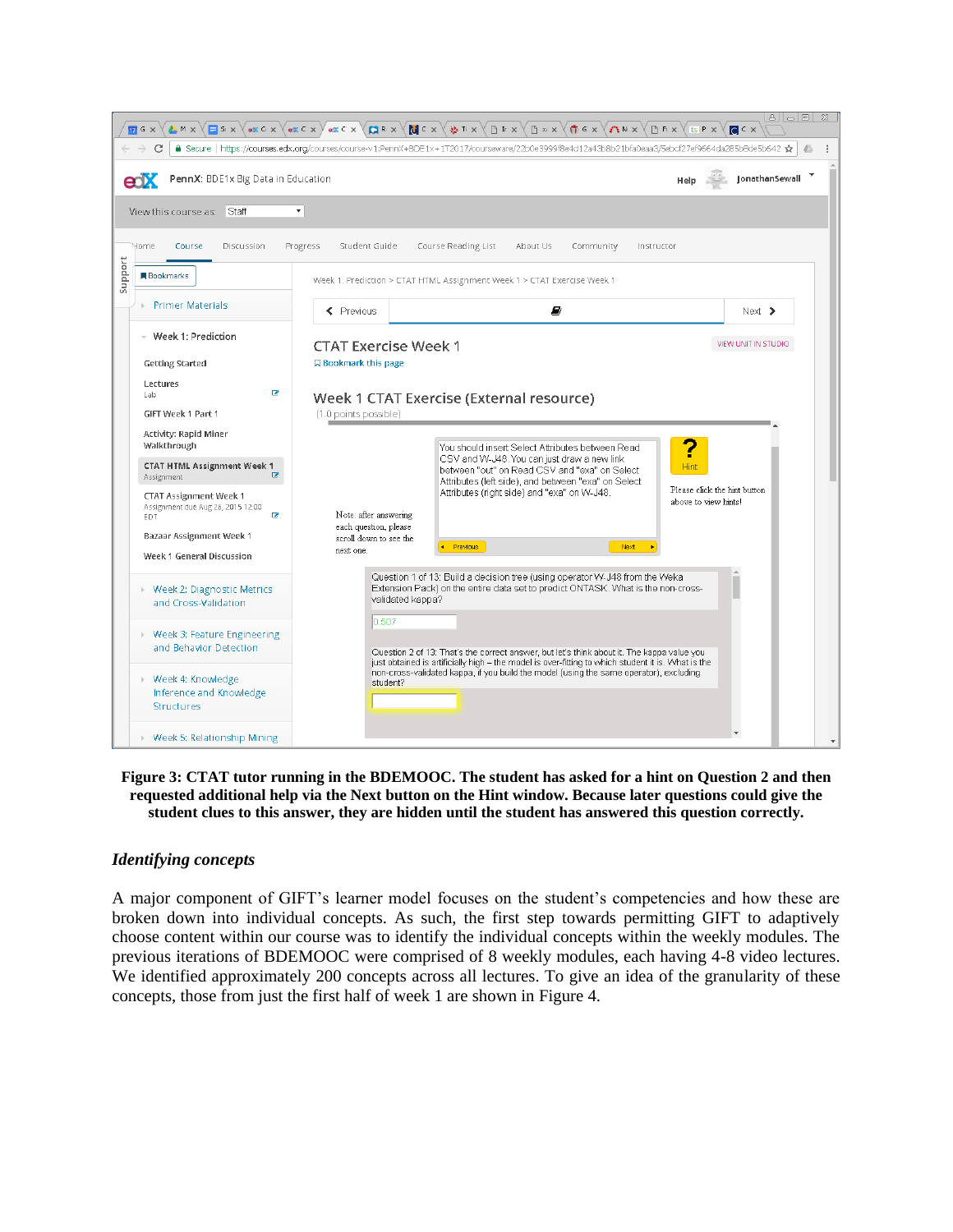| BDEMOOC2017 -- CDT matrix ☆ ■ |                                                                                                   |                           |            |                                     |                         |            |                                                                |      |  |
|-------------------------------|---------------------------------------------------------------------------------------------------|---------------------------|------------|-------------------------------------|-------------------------|------------|----------------------------------------------------------------|------|--|
| fx                            | Topic                                                                                             |                           |            |                                     |                         |            |                                                                |      |  |
|                               | A                                                                                                 | B                         | c          | D                                   | E                       | F.         | G                                                              | Ħ.   |  |
|                               | <b>Topic</b>                                                                                      | Rules/Exposition Examples |            | Recall                              | Practice                | Conceptual | <b>External Resources</b>                                      |      |  |
| $\overline{2}$                | Glossary of things we'll cover in more detail later, but you need for {the walkthrough, ba1, ca1} |                           |            |                                     |                         |            |                                                                |      |  |
| $\overline{\mathbf{3}}$       | Course Introduction                                                                               | $V1-1$                    | $V1-1$     | R <sub>1-1</sub>                    |                         |            |                                                                |      |  |
| $\Delta$                      | Three V's                                                                                         | V1-1 (full re-record)     |            |                                     |                         |            |                                                                |      |  |
| 5                             | Diagram of topics in course                                                                       |                           |            |                                     |                         | Wk 1       |                                                                |      |  |
| 6                             | What is Prediction                                                                                | $V1-2$                    | $V1-2$     | $R1-2$                              |                         | CC1-4      |                                                                |      |  |
| $\overline{7}$                | What is Regression                                                                                | $V1-2$                    | $V1-2$     | R1-3, R1-4                          |                         | $CC1-4$    |                                                                |      |  |
| 8                             | Computing a Value for Regression                                                                  | $V1-2$                    | $V1-2$     |                                     | $V1-2$ -quiz1           |            |                                                                |      |  |
| $\mathbf{Q}$                  | Understanding Contribution of Variable to Model                                                   | $V1-2$                    |            |                                     | $V1-2$ -quiz $2$        |            |                                                                |      |  |
| 10                            | Variable Transformations                                                                          | $V1-2$                    | $V1-2$     |                                     |                         |            |                                                                |      |  |
| 11                            | <b>Benefits of Linear Regression</b>                                                              | $V1-2$                    | n/a        |                                     |                         |            |                                                                |      |  |
| 12                            | Risks of Interpretation with Multicolinearity                                                     | $V1-2$                    | $V1-2$     |                                     |                         |            |                                                                |      |  |
| 13                            | <b>Regression Trees</b>                                                                           | $V1-2$                    | $V1-2$     | R <sub>1-7</sub>                    |                         |            |                                                                |      |  |
| 14                            | What is Classification                                                                            | $V1-3$                    | $V1-5$     | R1-5, R1-6                          | W1 (add sao ped CC1-4   |            |                                                                |      |  |
| 15                            | Domain Specificity of Education                                                                   | $V1-3. V1-4$              | n/a        |                                     |                         |            |                                                                |      |  |
| 16                            | Variables to Exclude in Classification                                                            | V1-3 (slides 49-5! V1-3   |            |                                     |                         |            | A1 (bde asgn.1 should exclude UNIQUEID; UNIQUEID bug; eliminat |      |  |
| 17                            | <b>Step Regression</b>                                                                            | $V1-3$                    | $V1-3$     |                                     | V1-3-quiz-1 (green), A1 |            |                                                                |      |  |
| 18                            | <b>Logistic Regression</b>                                                                        | $V1-3$                    | V1-3, V1-5 | R <sub>1</sub> -7, R <sub>1-8</sub> |                         |            |                                                                |      |  |
| 19                            | Logistic/Step Regression Limitations                                                              | $V1-3$                    | n/a        |                                     |                         | $CC1-2$    |                                                                |      |  |
| 20                            | <b>Decision Trees</b>                                                                             | $V1-3$                    | $V1-3$     | R <sub>1-8</sub>                    | W1, A1                  |            |                                                                |      |  |
| 21                            | <b>Decision Tree Benefits</b>                                                                     | $V1-3$                    | n/a        |                                     |                         | CC1-2      |                                                                |      |  |
|                               |                                                                                                   |                           |            |                                     |                         |            |                                                                | $-4$ |  |

**Figure 4: Concepts from lectures in week 1 of Big Data in Education, mapped to Component Display Theory (plus conceptual activities that do not fit clearly in the theory). Specific videos are denoted V***week***-***video***, Recall items are denoted R***week***-***item***, Quizzes are denoted V***week***-***video***-quiz-***number***, Assignments are denoted A***week***, Walkthroughs are denoted W***week***, and Conceptual activities are denoted CC***week***-***prompt***.**

We plan to create new content for BDEMOOC, as well as design and implement adaptive policies, primarily in GIFT, so the BDEMOOC activities can be selected and sequenced according to individual students' needs. In this initial iteration, we plan to take the first step towards making the course more adaptive through the modifications outlined below.

**Course reorganization.** Since none of the existing BDEMOOC course activities on edX currently have adaptive outer loop control, we will re-organize the course content in terms of Merrill's framework (on which GIFT's EMAP module is based) and embed it into GIFT and edX. These efforts will consist of three types of content creation: First, we will convert existing activities, so they can be used adaptively within GIFT or CTAT. Specifically, we will convert comprehension quizzes (currently existing within edX) to CTAT, divide existing content into four Merrill Quadrants, and remix/redivide videos for use in remediation and adaptive curriculum sequencing. Second, we will create new material for existing topic areas, to fully cover all four Merrill Quadrants (where reasonable; some topics may not lend themselves to practice, for example). This effort includes the creation of recall content. Third, we will create new material for new topic areas, to support deeper personalization of BDEMOOC to individual learners.

**Adaption of content and creation of new content.** In addition to reorganizing the course, we will bring more adaptivity into the activities within the course, taking advantage of the CTAT tools. Generally, CTAT-built tutors support multi-step problem-solving activities, with step-level support in the form of hint messages – offered on almost every step, to guide students through the thinking processes necessary to produce the correct answer, and buggy messages – adaptive guidance given when students provide a wrong answer that indicates a known misconception. Students working with a CTAT tutor can, at any point in the problem-solving process, voluntarily choose whether to access the hint messages and how many hint messages they would like to view. The initial versions of the CTAT tutors created for the BDEMOOC have been designed in a way that subsequent problem steps or questions will not appear until the student successfully completes the current step. To bring in more adaptivity for these activities, we plan to use the following methods: First, we will break existing tutor problems into smaller chunks and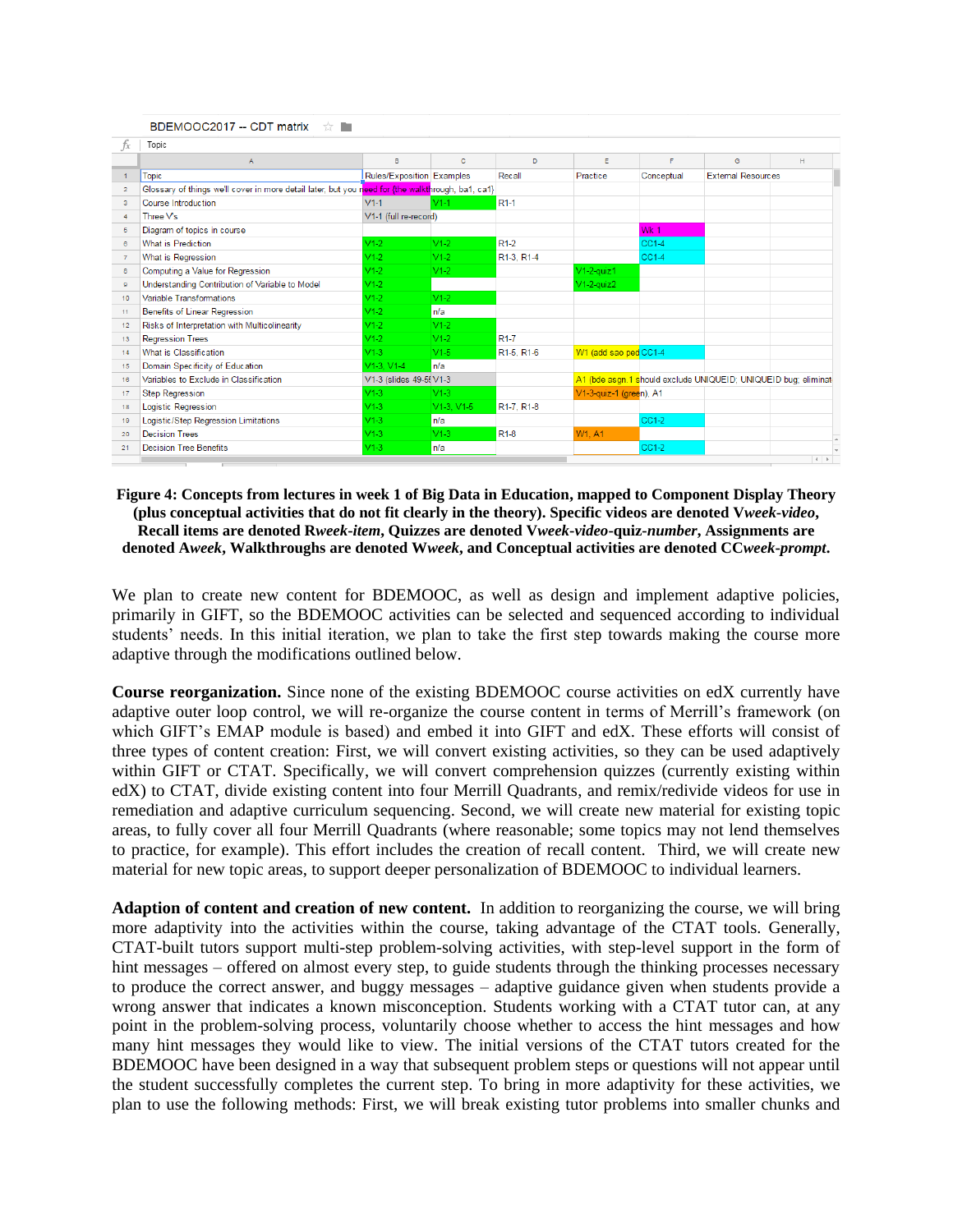intersperse these smaller chunks between lecture videos. This way, learners will be presented with problem-solving steps relevant to the video lecture immediately preceding it. (By contrast, the current learning sequence has students going through all lecture videos during a week before attempting a single problem assignment at the end of the module.) Second, we will modify the hints in the CTAT-authored tutors to direct the learner to exact points in specific video lectures. In doing so, learners are encouraged to go back to watch the lecture video in order to revisit the learning content that is helpful toward answering the question correctly. The current hint framework allows the students to keep requesting hints until the final hint returns the answer to the question. Finally, in order to support deeper content-level personalization of BDEMOOC, we will create interactive activities for an additional fourteen topics1. These will supplement the current set of ten interactive activities built in CTAT for nine topics.

# *Running the adaptive BDEMOOC as real-world testbed*

 $\overline{a}$ 

The new forms of adaptivity enabled by the GIFT/CTAT/edX integration will be piloted in BDEMOOC. This will provide a demonstration of the technical feasibility of the new forms of adaptivity created in the project. Specifically, in the upcoming years we plan to continue running BDEMOOC in edX at least three times. After each course run, we will iteratively improve and refine the course activities based on analysis of log data (as in the OLI Statistics course redesign based on KC analysis, Lovett, Meyer, & Thille, 2008). For data representing performance within CTAT, sent directly to DataShop, we will use the DataShop's learning curves and Performance Profiler to choose steps with the worst performance and revise those. Data on video watching will be analyzed in relation to assignment performance, in which students work with CTAT tutors, to see if students are watching the videos they need and appropriately using video resources to help them complete assignments. Forum data will be analyzed to determine how positive is students' sentiment to the modifications and what topics students continue to struggle with. In addition, we will gather questionnaire data to learn about how students experienced the adaptive MOOC. Attitudinal surveys will be analyzed to determine student attitudes towards the course.

# **CONCLUSIONS AND RECOMMENDATIONS FOR FUTURE RESEARCH**

By integrating GIFT/CTAT/edX, we are creating a MOOC that synergistically combines three forms of adaptivity: GIFT EMAP adaptive outer-loop control, CTAT adaptive outer loop control, and CTAT adaptive inner loop functionality. We will take advantage of GIFT's adaptive method for navigating the four Merrill quadrants, selecting activities based on individual student characteristics. It is our goal that almost all educational activities will be embedded into GIFT and under GIFT EMAP control, with the exception of the course discussion forum. In the future, when GIFT invokes a CTAT problem set, it will be able to set various parameters that control how CTAT tutors operate within the given problem set. Within these problem sets, CTAT/Tutorshop will support adaptive problem selection, based on Bayesian Knowledge Tracing and Cognitive Mastery – this method has been shown to improve student learning, compared to giving all students the exact same set of problems (Corbett et al., 2000). CTAT will also provide adaptive support for multi-step problem-solving activities, with adaptive hints and feedback that can be sensitive to the student's path through the problem.

So far, we have achieved an initial integration in which GIFT and CTAT activities are embedded separately into edX. To achieve this integration, we made GIFT an LTI Provider. This initial integration

<sup>1</sup> Correlation Mining and Post-Hoc Testing, Causal Data Mining, Association Rule Mining, Sequential Pattern Mining, Differential Sequence Mining, Network Analysis, Epistemic Network Analysis, Clustering, Factor Analysis, Q-Matrices, Partial Order Knowledge Spaces, Bayesian Networks, Bayesian Knowledge Tracing, Performance Factors Analysis.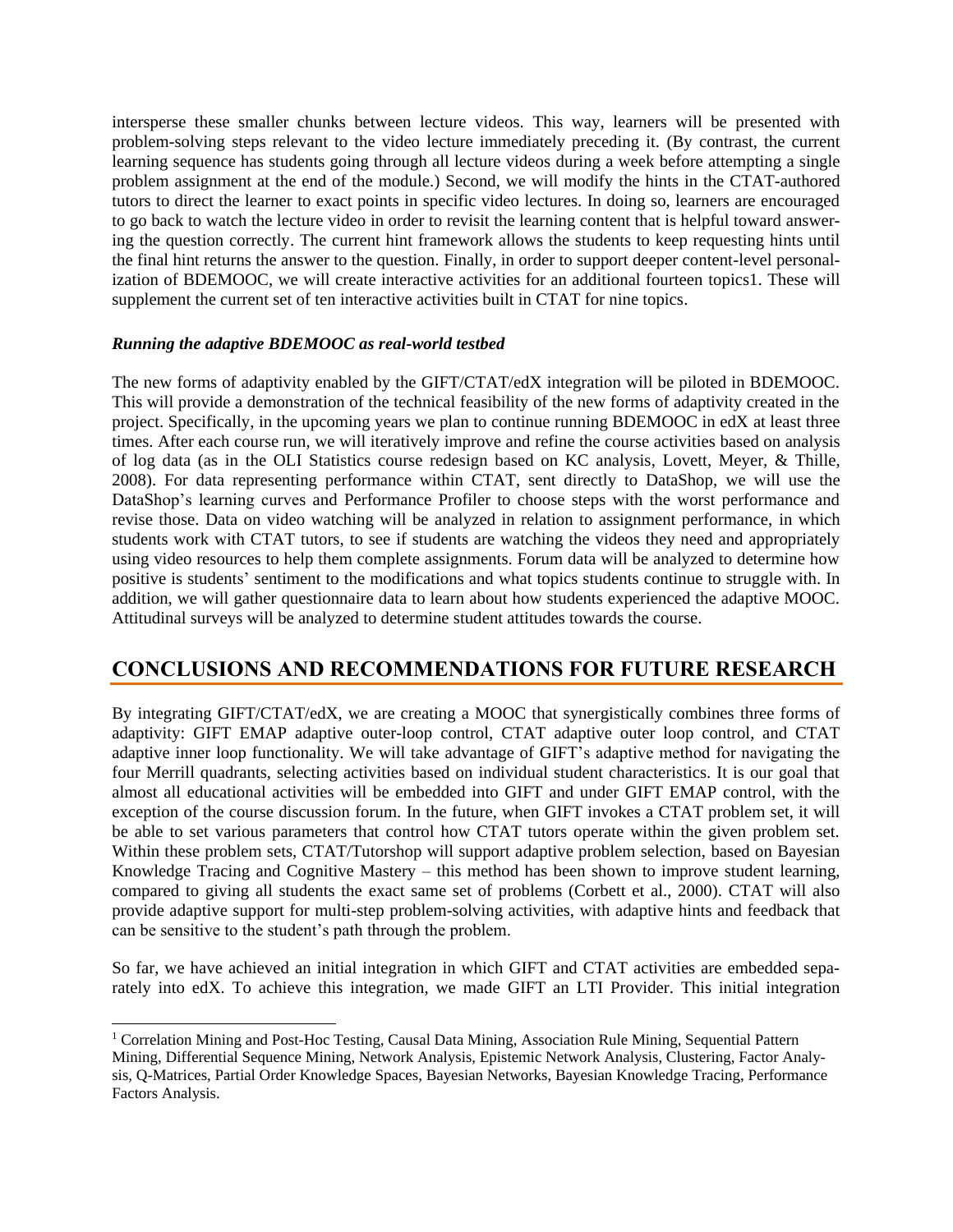partially achieves the forms of adaptivity listed above. What is missing is that we do not yet support EMAP control over CTAT activities, which will further enhance the adaptivity (i.e., make it possible to schedule CTAT activities adaptively while also considering GIFT-based activities; this gives us two different authoring tools, each with their own strengths and limitations, to author activities in the different quadrants). In order to achieve GIFT EMAP control over CTAT tutor assignments, we will further extend GIFT so it implements the LTI Consumer protocol.

Our project will provide a practical framework for adaptivity in MOOCs, supported by proven authoring tools. The project will lay out a path for creating future GIFT/CTAT/EdX courses. Beyond creating such a MOOC, we will develop guidelines and a case study paper on how to effectively do this process going forward. Interestingly, the same LTI-based integration can be reused for embedding CTAT tutors or other LTI-complicant learning objects into GIFT courses (without edX), as well as for adding GIFT-based adaptivity (without CTAT) to edX courses or other LTI-compliant MOOC platforms, e-learning platforms, and LMSs.

The work will make a theoretical contribution by investigating how multiple instructional models can be combined: adaptive traversal of Merrill's quadrants, tutored problem solving by an ITS, and standard MOOC pedagogy focused on individual, self-regulated learning with a variety of online resources (video lectures, multiple-choice questions with automated feedback to test your understanding, practice problems with peer feedback, and online discussion with peers in forums). Because tutors and MOOCs were developed separately, their synergy is underexplored. Questions that we will investigate through this project include: What leverage is there in enabling CTAT to communicate its student model to GIFT, and how could GIFT use it to make better adaptive sequencing decisions? We will also study how the learner experience is impacted by this newer, more flexible pedagogy for MOOCs. We will survey learners to compare their attitudes towards the revised course to the attitudes reported in previous iterations of the course (both in terms of reported attitudes, and survey completion), and we will conduct sentiment analysis on discussion forum data to see how attitudes towards the course are impacted.

# **REFERENCES**

- Aleven, V., Sewall, J., Popescu, O., Ringenberg, M., van Velsen, M., & Demi, S. (2016). Embedding intelligent tutoring systems in MOOCs and e-learning platforms. In A. Micarelli, J. Stamper, & K. Panourgia (Eds.), *Proceedings of the 13th international conference on intelligent tutoring systems, ITS 2016* (pp. 409-415). Springer International Publishing.
- Aleven, V., McLaren, B. M., Sewall, J., van Velsen, M., Popescu, O., Demi, S., . . . Koedinger, K. R. (2016b). Example-Tracing tutors: Intelligent tutor development for non-programmers. *International Journal of Artificial Intelligence in Education*, *26*(1), 224-269.
- Aleven, V., Sewall, J., Popescu, O., Xhakaj, F., Chand, D., Baker, R. S., . . . Gasevic, D. (2015). The beginning of a beautiful friendship? Intelligent tutoring systems and MOOCs. In C. Conati, N. Heffernan, A. Mitrovic, & M. F. Verdejo (Eds.), *Proceedings of the 17th international conference on artificial intelligence in education, AIED 2015* (pp. 525-528). New York: Springer.
- Corbett, A., McLaughlin, M., & Scarpinatto, K. C. (2000). Modeling student knowledge: Cognitive tutors in high school and college. *User Modeling and User-Adapted Interaction*, *10*, 81-108.
- Goldberg, B., Hoffman, M. (2015). Adaptive Course Flow and Sequencing through the Engine for Management of Adaptive Pedagogy (EMAP). In *Workshop on Developing a Generalized Intelligent Framework for Tutoring (GIFT): Informing Design through a Community of Practice* (pp. 46-53), held in conjunction with the 17<sup>th</sup> International Conference on Artificial Intelligence in Education (AIED 2015).
- Goldberg, B., Hoffman, M., & Tarr, R. (2015). Authoring instructional management logic in GIFT using the engine for management of adaptive pedagogy (EMAP). In R. Sottilare, A. Graesser, X. Hu, & K. Brawner (Eds.),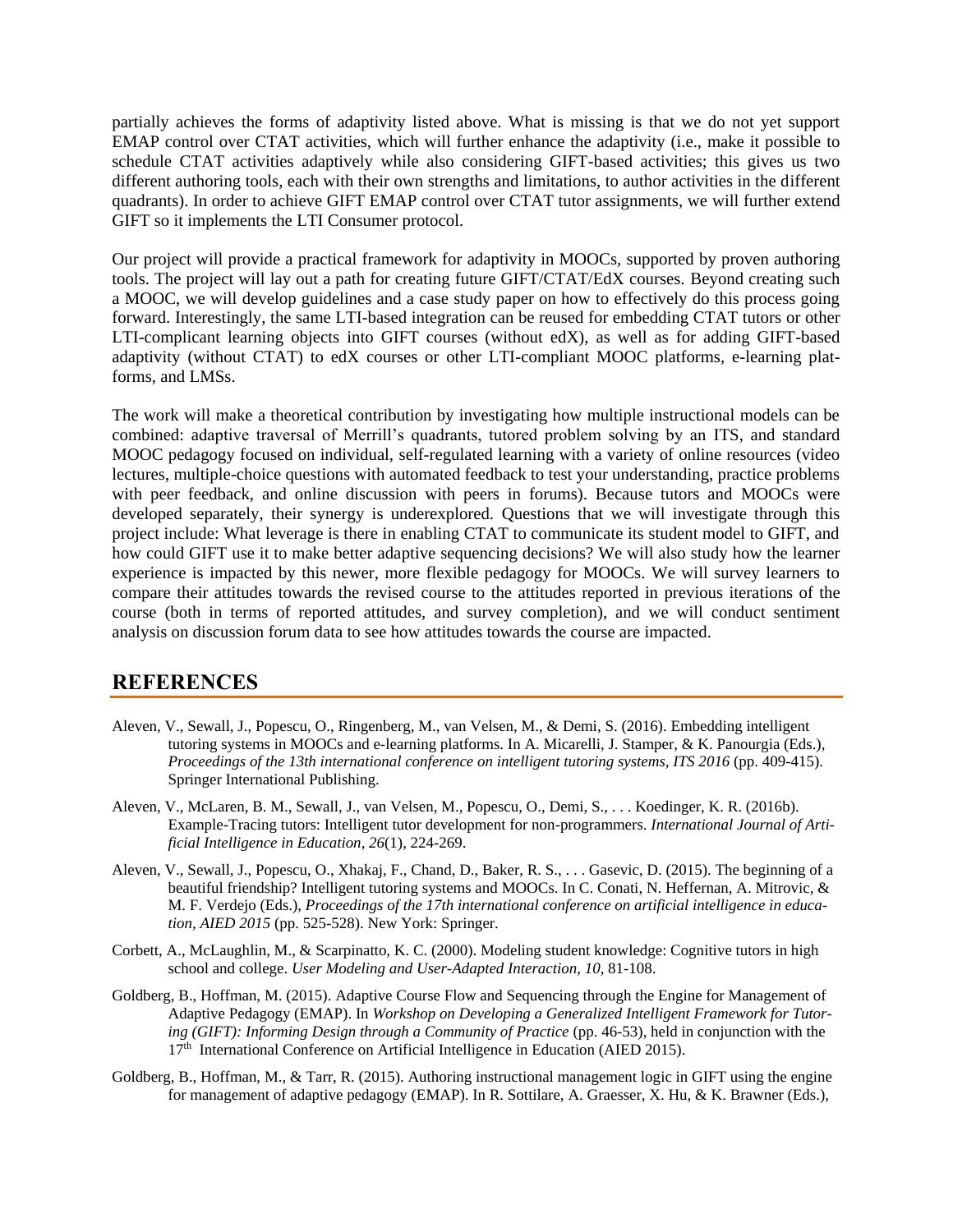*Design recommendations for adaptive intelligent tutoring systems* (Vol. III, Authoring Tools, Chap. 26, pp. 319-334). Orlando, FL: US Army Research Laboratory.

- *IMS Global Learning Tools Interoperability™ Implementation Guide (Final Version 1.1).* (2012, March 13). Retrieved fro[m https://www.imsglobal.org/specs/ltiv1p1/implementation-guide](https://www.imsglobal.org/specs/ltiv1p1/implementation-guide)
- Koedinger, K. R., Kim, J., Jia, J. Z., McLaughlin, E. A., & Bier, N. L. (2015). Learning is not a spectator sport: Doing is better than watching for learning from a MOOC. In G. Kiczales, D. M. Russell, & B. Woolf (Eds.), *Proceedings of the second ACM conference on Learning @ Scale* (pp. 111-120). New York: ACM.
- Kulik, J. A., & Fletcher, J. D. (2015). Effectiveness of intelligent tutoring systems. *Review of Educational Research*, 0034654315581420.
- Ma, W., Adesope, O. O., Nesbit, J. C., & Liu, Q. (2014). Intelligent tutoring systems and learning outcomes: A meta-analysis. *Journal of Educational Psychology*, *106*(4), 901. doi:10.1037/a0037123
- Sottilare, R. (2012). Considerations in the development of an ontology for a generalized intelligent framework for tutoring. In I3M defense and homeland security simulation conference (DHSS 2012).
- Steenbergen-Hu, S., & Cooper, H. (2013). A meta-analysis of the effectiveness of intelligent tutoring systems on K– 12 students' mathematical learning. *Journal of Educational Psychology*, *105*(4), 970-987.
- Steenbergen-Hu, S., & Cooper, H. (2014). A meta-analysis of the effectiveness of intelligent tutoring systems on college students' academic learning. *Journal of Educational Psychology*, *106*(2), 331-347.
- VanLehn, K. (2006). The behavior of tutoring systems. *International Journal of Artificial Intelligence in Education*, *16*(3), 227-265.
- VanLehn, K. (2011). The relative effectiveness of human tutoring, intelligent tutoring systems, and other tutoring systems. *Educational Psychologist*, *46*(4), 197-221.
- *xAPI Architecture Overview.* (2015, October 23). Retrieved from https://www.adlnet.gov/adlresearch/performance-tracking-analysis/experience-api/xapi-architecture-overview

# **ABOUT THE AUTHORS**

*Vincent Aleven is an Associate Professor in Human-Computer Interaction at Carnegie Mellon. He has 25 years of experience in research and development of ITS based on cognitive theory and self-regulated learning theory, with a focus on K-12 mathematics. He and his colleagues have created the CTAT/Tutorshop ITS authoring environment, which non-programmers can use to create adaptive tutors. These widely-used tools improve the cost-effectiveness of tutor authoring by a factor of 4-8. Aleven has over 200 publications to his name. He and his colleagues and students have won 7 best paper awards at international conferences. He is or has been PI on 9 major research grants and co-PI on 10 others.* 

*Ryan Baker is Associate Professor at the University of Pennsylvania, and Director of the Penn Center for Learning Analytics. Baker has developed models of student engagement in over a dozen online learning environments, and has led the development of an observational protocol and app for field observation of student engagement by over 150 researchers in 4 countries. His Massive Online Open Courses have served approximately 96,000 learners. He was the founding president of the International Educational Data Mining Society, and is currently serving as Associate Editor of two journals. Baker has co-authored published papers with over 250 colleagues.*

*Nathan Blomberg is a senior software engineer at Dignitas Technologies with over fifteen years of professional software development experience. Nathan holds a B.S. in management computer systems from the University of Wisconsin Whitewater. After graduation, Nathan spent over 12 years working with commercial software development in the video game industry helping create high profile AAA franchises including EverQuest, NCAA college football, and the Madden football games. He contributed to notable*